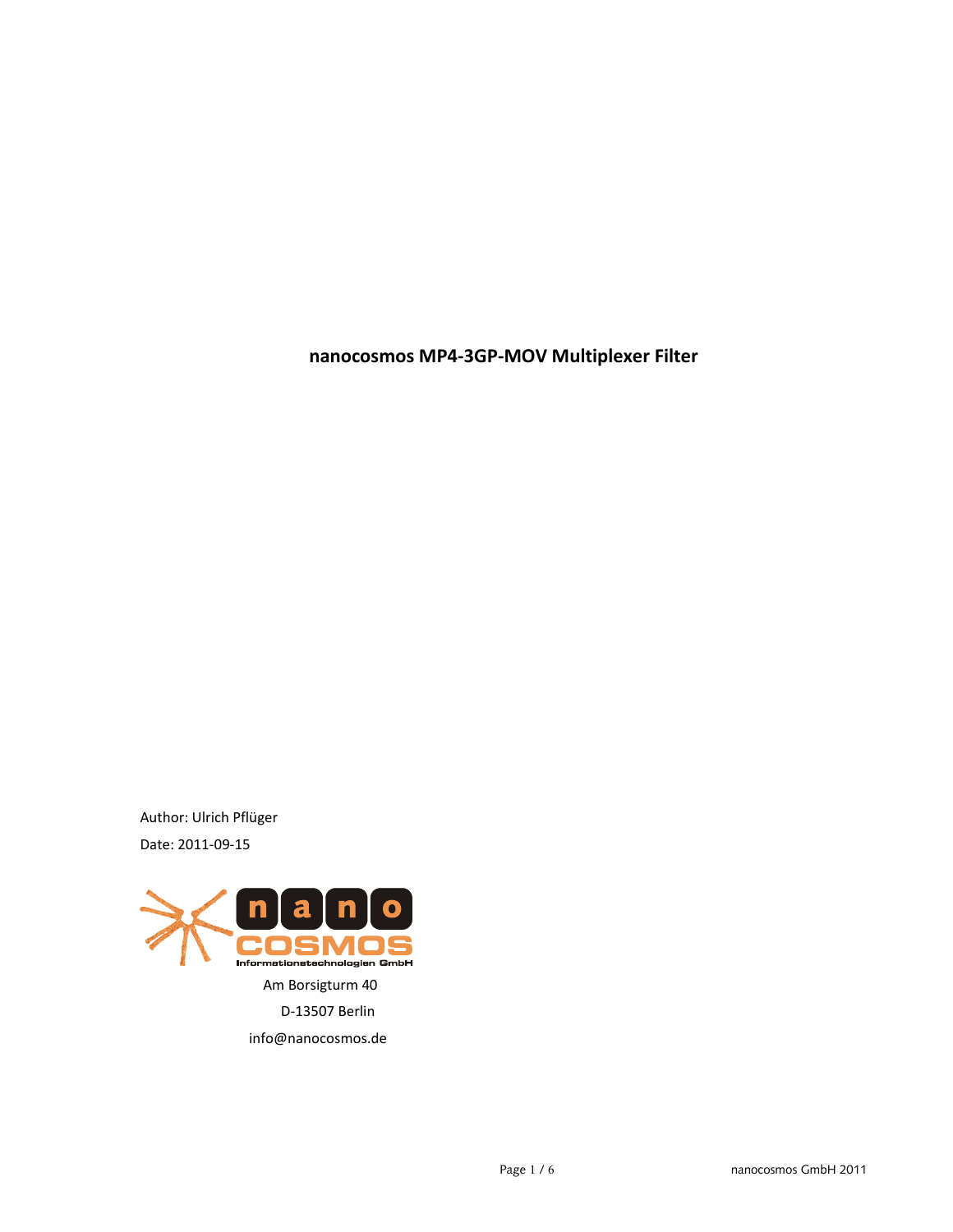# **Introduction**

The nanocosmos MP4/QT Multiplexer Filter enables you to create MP4, 3GP and MOV files from several audio/video input streams. This offers a wide range of applications from Mobile Phones (3GP), Portable Devices, (iPod, iPhone, Sony PSP etc.) up to Professional HDTV and broadcast formats.

# **Module / Version**

Module name: nmp4mux.ax Version: 2.0.0.3

The module nmp4mux.ax contains two DirectShow filters:

1. nanocosmos MP4 Multiplexer Filter

2. nanocosmos QuickTime Writer (MPEG-2 / Broadcast)

# **DirectShow Connectivity**

The video input is accepting connections to filters matching the following media types:

Major types:

MEDIATYPE\_Video

Subtypes:

MEDIASUBTYPE\_MPEG2\_VIDEO, MEDIASUBTYPE\_H263, MEDIASUBTYPE\_H264, MEDIASUBTYPE\_AVC1, MEDIASUBTYPE\_MP4V, MEDIASUBTYPE\_MP4S, MEDIASUBTYPE\_MP41, MEDIASUBTYPE\_MP42, MEDIASUBTYPE\_DIVX, MEDIASUBTYPE\_XVID, MEDIASUBTYPE\_DX50, MEDIASUBTYPE\_MJPG

Formats:

FORMAT\_VideoInfo, FORMAT\_VideoInfo2 FORMAT\_MPEG2Video

MPEG-2 Broadcast Filter supports only MEDIASUBTYPE\_MPEG2\_VIDEO and PCM Audio!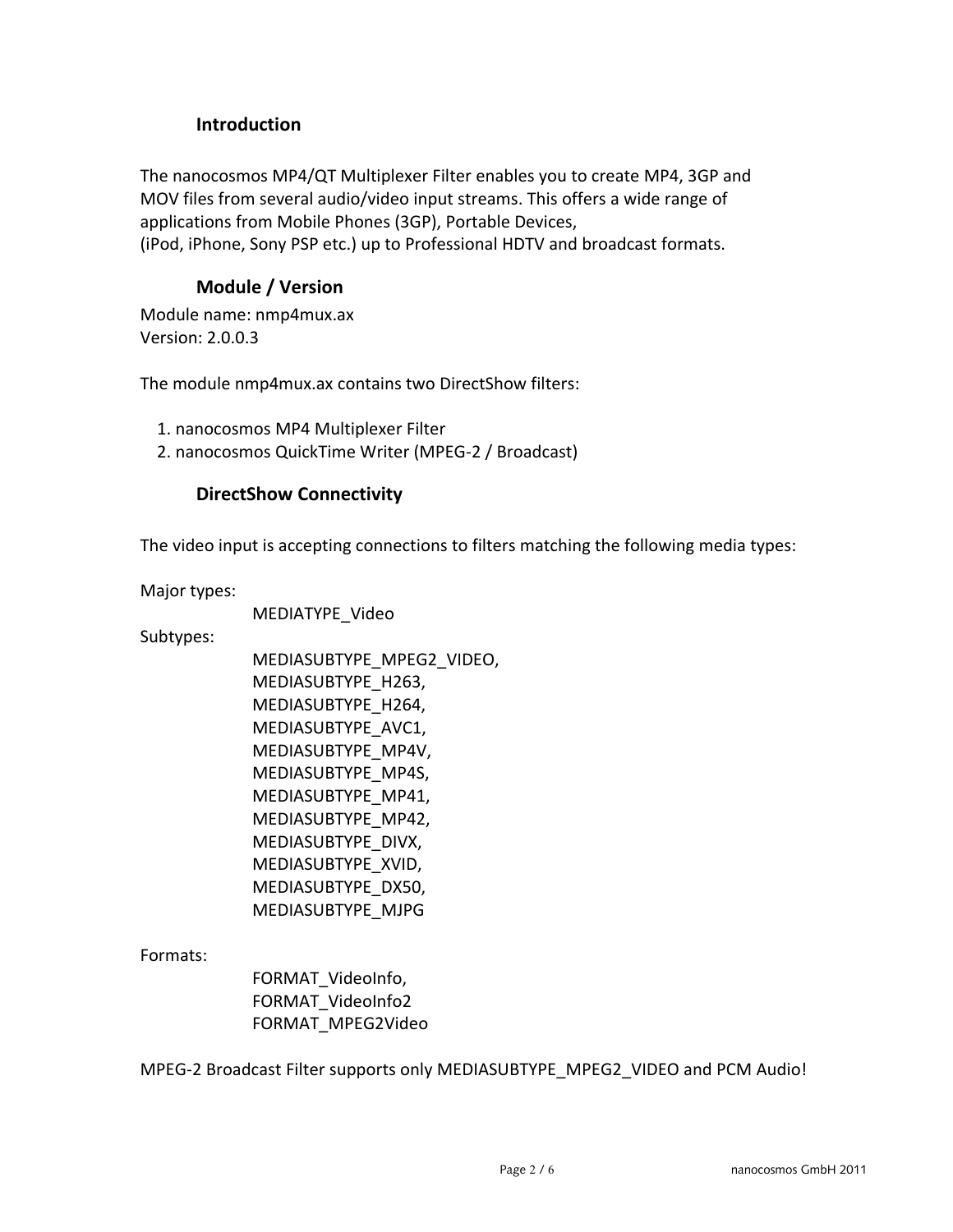The audio input is accepting connections to filters matching the following media types:

Major types:

MEDIATYPE\_Audio

Subtypes:

MEDIASUBTYPE\_PCM, MEDIASUBTYPE\_IEEE\_FLOAT, MEDIASUBTYPE\_MPEG1AudioPayload, MEDIASUBTYPE\_MPEG1Audio, MEDIASUBTYPE\_MP3, MEDIASUBTYPE\_AAC, MEDIASUBTYPE\_AMR, MEDIASUBTYPE\_SAMR

Formats:

FORMAT\_WaveFormatEx

## **Configuration**

The multiplex configuration may be set by using the COM Interface IMP4Mux as declared in header file IMP4Mux.h or through filter property page.

```
// MP4 Multiplexer Filter GUID
// {78D670BF-49B5-4a3b-BB8C-E2A36E688FCF}
DEFINE GUID(CLSID_NanoMP4Muxer,
0x78d670bf, 0x49b5, 0x4a3b, 0xbb, 0x8c, 0xe2, 0xa3, 0x6e, 0x68, 0x8f, 0xcf);
// QT Writer MPEG-2 Broadcast Filter GUID
// {C2FB362B-CE6C-4797-BC16-F81976DFEF61}
DEFINE_GUID(CLSID_NanoQTWriter,
0xc2fb362b, 0xce6c, 0x4797, 0xbc, 0x16, 0xf8, 0x19, 0x76, 0xdf, 0xef, 0x61);
// Property Page for both filters
// {67F58B29-A153-46d2-9ACC-8C9F103AEF5F}
DEFINE GUID(CLSID MP4MuxerPropPage,
0x67f58b29, 0xa153, 0x46d2, 0x9a, 0xcc, 0x8c, 0x9f, 0x10, 0x3a, 0xef, 0x5f);
// Configuration Interface GUID
// {701D3A21-5041-45ad-ACBC-E025C294A690}
DEFINE_GUID(IID_IMP4Mux,
0x701d3a21, 0x5041, 0x45ad, 0xac, 0xbc, 0xe0, 0x25, 0xc2, 0x94, 0xa6, 0x90);
// Configuration interface ICodecProp
// {0F817204-82C8-4c12-884A-F45FB2F33A6E}
DEFINE_GUID(IID_ICodecProp,
0xf817204, 0x82c8, 0x4c12, 0x88, 0x4a, 0xf4, 0x5f, 0xb2, 0xf3, 0x3a, 0x6e);
```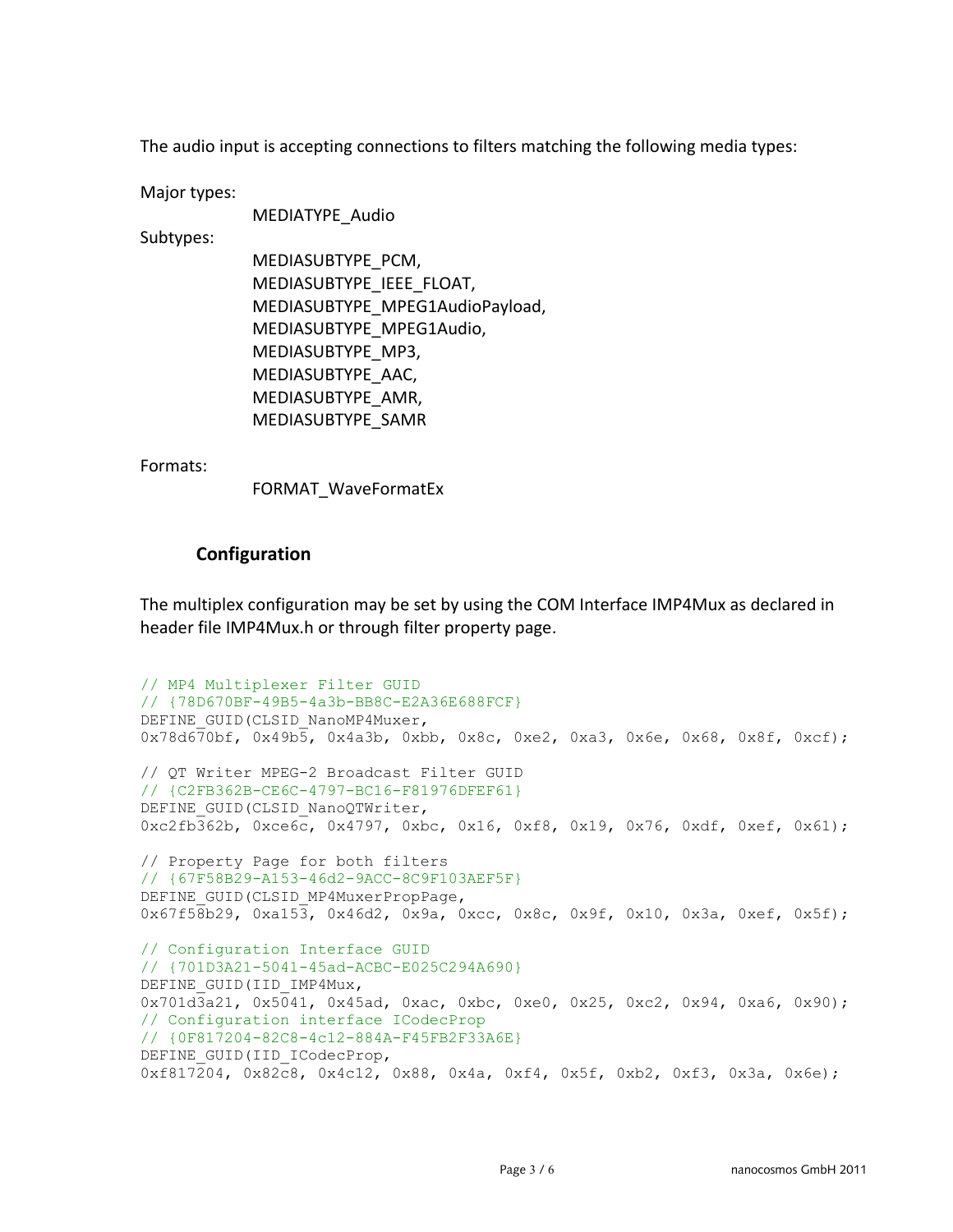```
// ICodecProp: IID_nanoPeg_LicenseString
// type: BSTR / Unicode string
// Set license string to unlock filter
// {1788F0B0-5985-4a19-B7FE-8AAC1BFC14B3}
DEFINE GUID(IID nanoPeg LicenseString,
0x1788f0b0, 0x5985, 0x4a19, 0xb7, 0xfe, 0x8a, 0xac, 0x1b, 0xfc, 0x14, 0xb3);
```
### **Setting the license to unlock filter**

The filter can be unlocked either through a license key entry in the windows registry or by setting the license key through COM interface ICodecProp::SetProperty with the property IID nanoPeg LicenseString as first parameter. The second license parameter has to be a wide/unicode string!

#### **Configuration through IMP4Mux interface**

```
IMP4Mux : public IUnknown
{
      STDMETHOD(SetMuxType(MP4MuxType muxType))=0;
     STDMETHOD(SetInterleaving(MP4MuxInterleaving muxInterleaving))=0;
      STDMETHOD(GetMuxType(MP4MuxType* muxType))=0;
     STDMETHOD(GetInterleaving(MP4MuxInterleaving* muxInterleaving))=0;
     // get/set timecode track options
     // timecode value in frames
     STDMETHOD(GetFirstTimecode(int32 t* timecode))=0;
     STDMETHOD(GetWriteTimecodeTrack(\overline{bool*} write))=0;
     STDMETHOD(SetFirstTimecode(int32 t timecode))=0;
      STDMETHOD(SetWriteTimecodeTrack(bool write))=0;
```
};

1. Set the desired multiplex format by calling 'SetMuxType' function

MP4 Multiplexer supports:

- − Automatic selection from file extension (mp4,3gp,3gpp,mov), default
- − MOV/QuickTime
- − 3GP/3GPP
- − Standard MP4
- − MP4 for Apple iPod/iPhone
- − MP4 for Sony Playstation Portable

#### MPEG-2 Broadcast Filter supports:

- − MOV MPEG-2 Broadcast Generic
- − MOV MPEG-2 Broadcast XDCAM 1080 50i
- − MOV MPEG-2 Broadcast IMX 50 PAL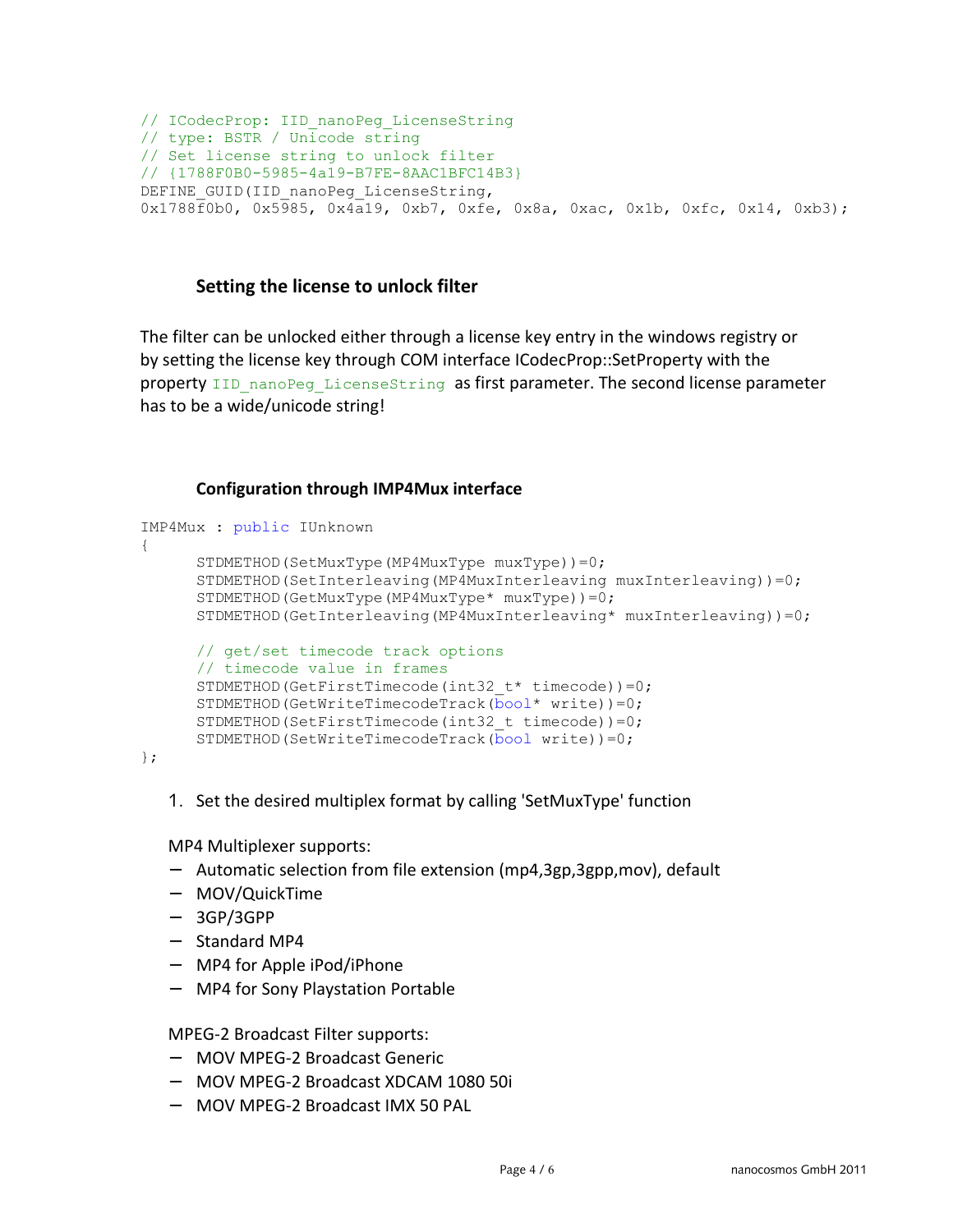Additional multiplex format flags:

- − Write output to multiple small file chunks (segmented file mode) This mode is automatically activated if the destination filename contains the index pattern "%i" and/or the timestamp pattern "%t"
- − Write Moov index in advance ( MPEG-2 only)
- 2. Set the desired interleaving format:
- − No interleaving
- − Interleaving of audio and video streams, default
- 3. Get current multiplex format setting
- 4. Get current interleaving format setting

## **Additional settings configurable through ICodecAPI interface**

```
// Length of one file chunk in segmented mode in ms
// VARIANT_TYPE: VT_I8, VARIANT::llVal
// default: 60000 (60 seconds)
// {66D77CD7-0D5D-49ff-B77B-95FB794A1F0A}
DEFINE GUID(PROPID nanoMP4MuxerSegmentDuration,
0x66d77cd7, 0xd5d, 0x49ff, 0xb7, 0x7b, 0x95, 0xfb, 0x79, 0x4a, 0x1f, 0xa);
// Behaviour if destination filename already exists
// VARIANT_TYPE: VT_I4, VARIANT::intVal
// Values: 
// 0 - rewrite always (default)
// 1 – rename existing in segmented mode
// 2 – rename existing always 
// {76514095-E93F-47fe-8394-67A4E9BA2EE1}
DEFINE GUID(PROPID_nanoMP4MuxerFilenameMode,
0x76514095, 0xe93f, 0x47fe, 0x83, 0x94, 0x67, 0xa4, 0xe9, 0xba, 0x2e, 0xe1);
// Place MOOV index at the beginning of the file, streaming fast start
// VARIANT_TYPE: VT_BOOL, VARIANT::boolVal
// Values: VARIANT_TRUE – enable, VARIANT_FALSE – disable (default) 
// {CD38E1A5-EE4A-4522-BECC-E592A6EB7A19}
DEFINE GUID(PROPID_nanoMP4MuxerFastStart,
0xcd38e1a5, 0xee4a, 0x4522, 0xbe, 0xcc, 0xe5, 0x92, 0xa6, 0xeb, 0x7a, 0x19);
```